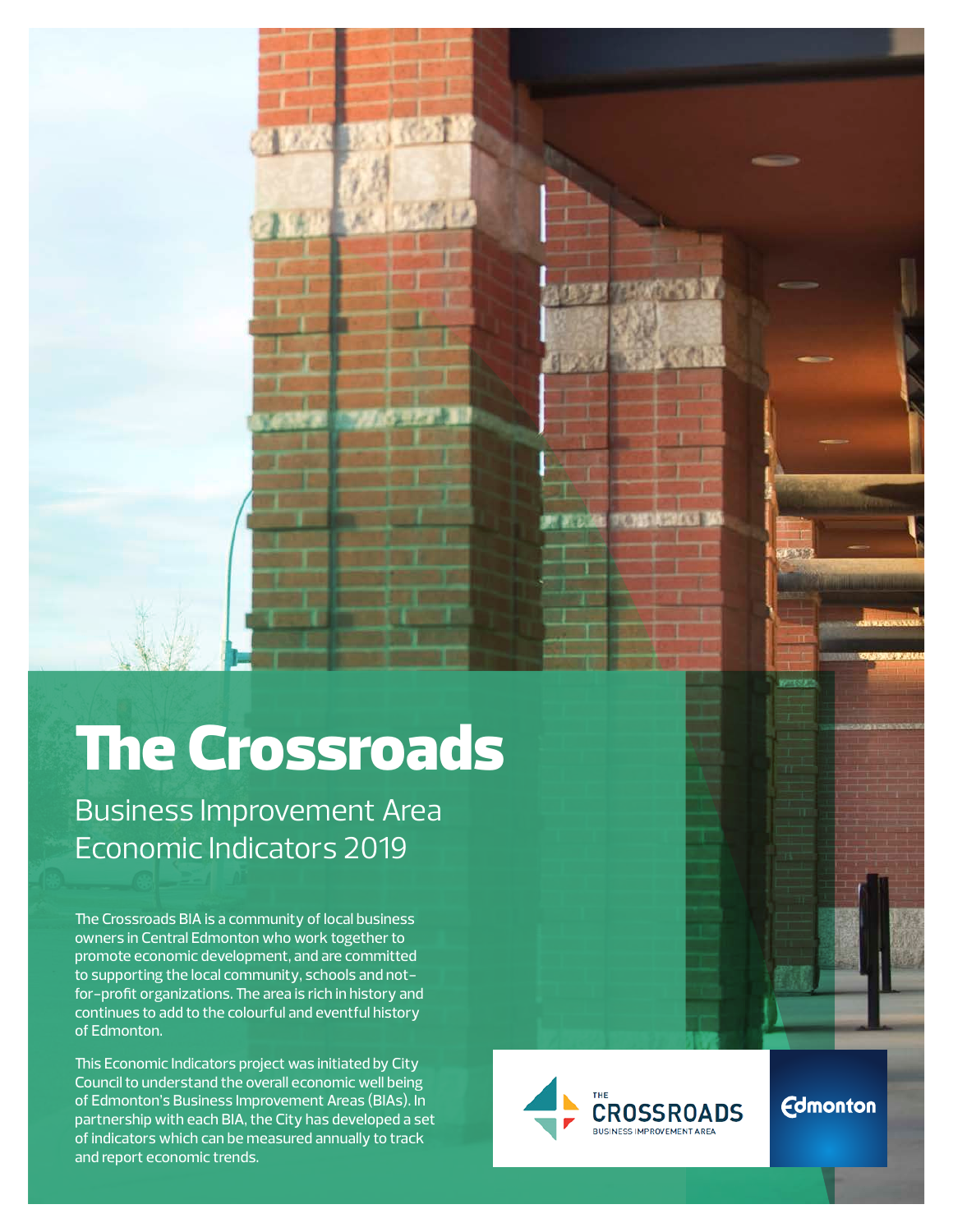#### **individual businesses are thriving**

#### businesses report they are stable, growing or in decline



Increase in respondents who reported growing success\*

### **patrons report the bia is aesthetically pleasing**



Decrease in respondents who agree\*

#### **number of businesses within a bia is stable or growing**

number of licenced businesses, year-over-year

+30 2017 **New Licences** <del>ள எ எ எ எ எ எ</del> <del>ள எ எ எ எ எ</del> எ ப **Total Licenced Businesses: 155**





**Change from 2017: +14**



न न न न न न न ज ज ज **Total Licenced Businesses: 162**

Increase in New Licences\*

Decrease in Total Licences<sup>\*</sup>  $\overline{11}$  = 2 New Business Licences

#### **businesses report they are satisfied with the mix of existing businesses in the area**

**Change from 2018: -7**



Decrease in respondents who indicated satisfaction\*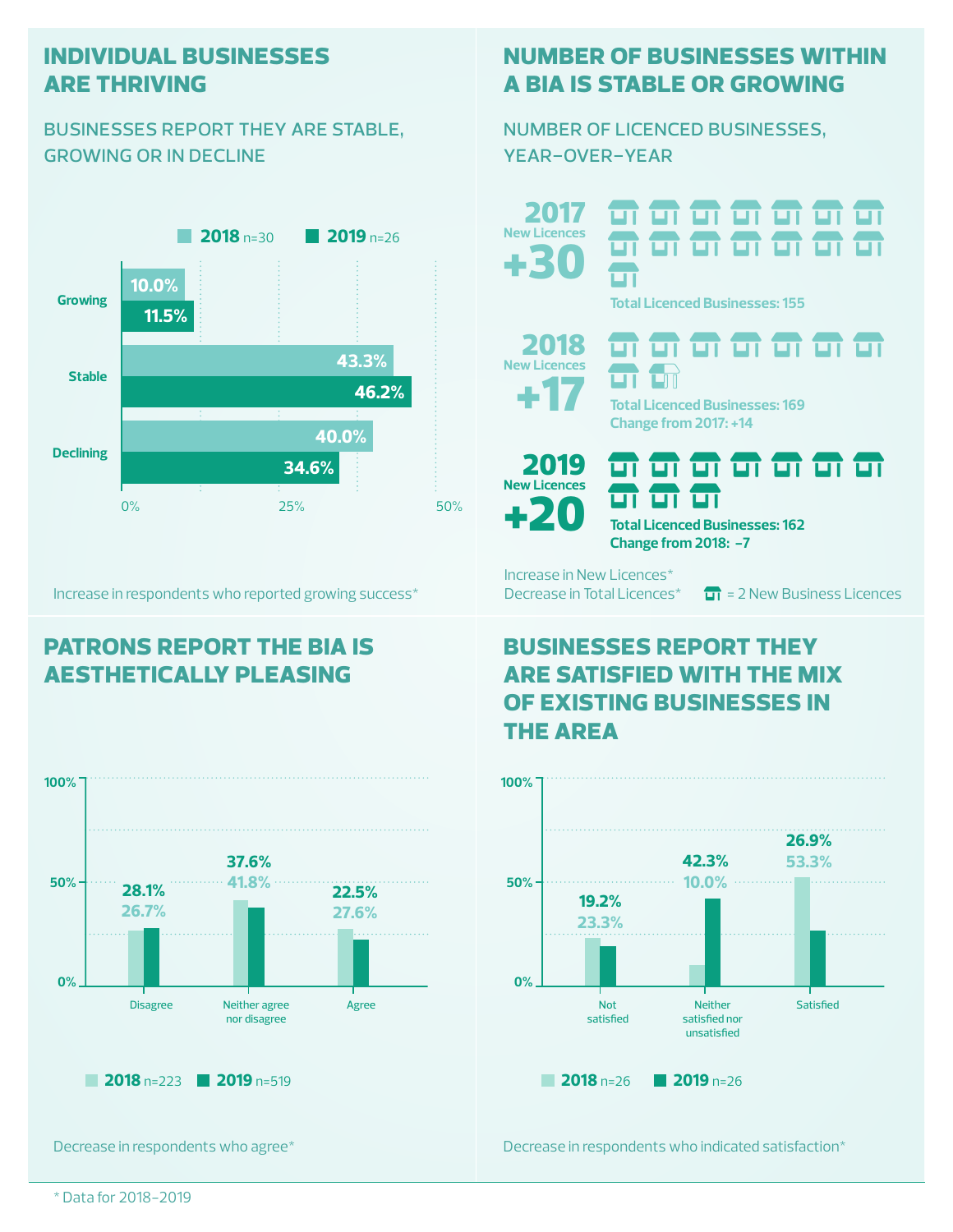

## **bia property is desirable**

average commercial assessment value, by asset type



## **patrons report the area is a destination location**



number and value of building permits